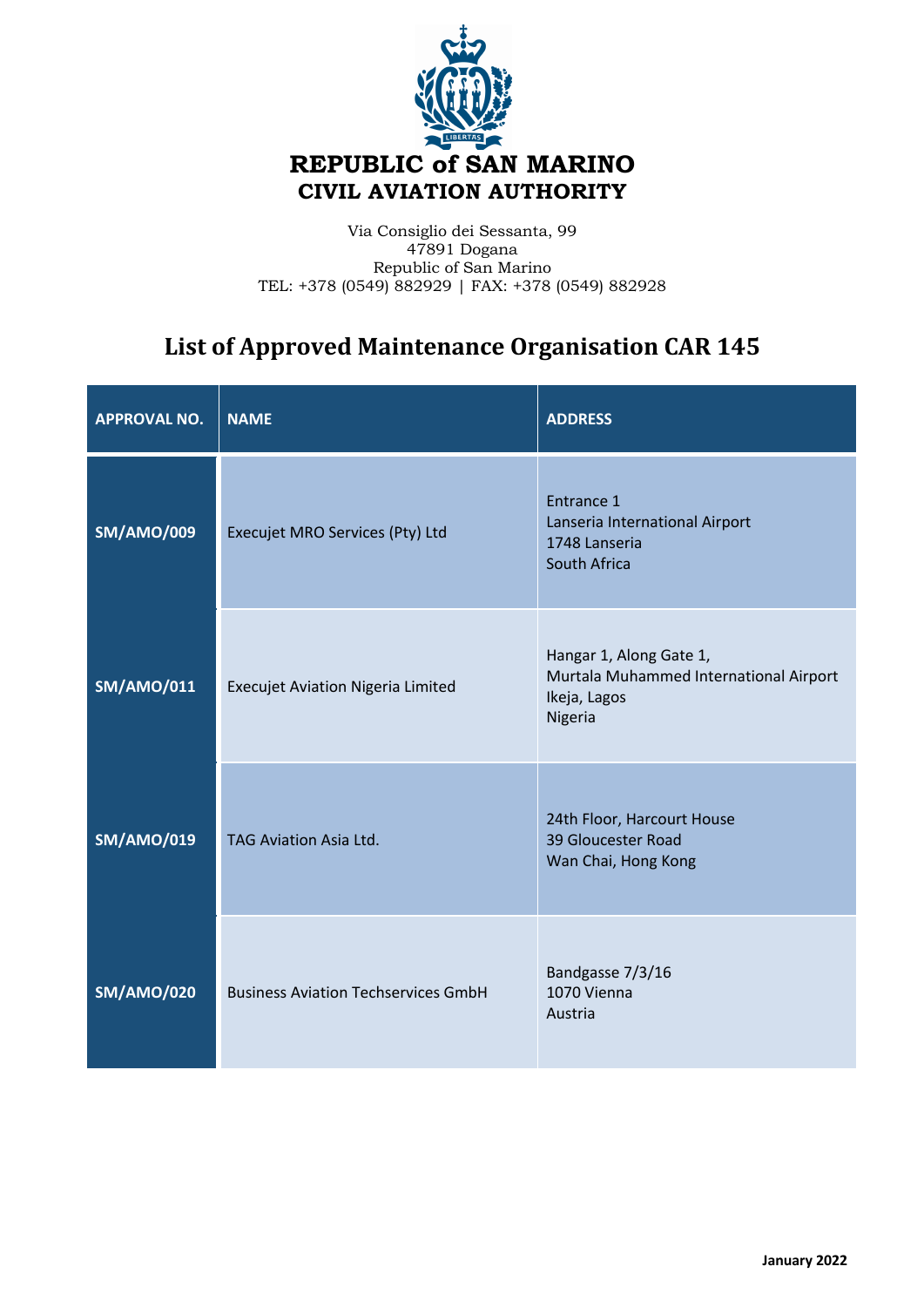| <b>SM/AMO/022</b> | MC Havacilik A.S. MC Aviation             | MC Havacilik A.Ş. Ataturk Havalimani Ozel<br>Hangarlar Bolgesi<br>Genel Havacilik Terminali, Hangar No:22<br>34295, Sefakoy - Kucukcekmece<br>Istanbul |
|-------------------|-------------------------------------------|--------------------------------------------------------------------------------------------------------------------------------------------------------|
| <b>SM/AMO/024</b> | <b>KUWAIT AIRWAYS COMPANY</b>             | Kuwait International Airport<br>13004 Safat<br>Kuwait                                                                                                  |
| <b>SM/AMO/025</b> | <b>OVERSTAR JETS</b>                      | Dnipro International Airport, Ukraine,<br>Dnipropetrovsk region, Dnipropetrovsk<br>District, Village Stari Kodaky, Aeroport<br>street 31A              |
| <b>SM/AMO/026</b> | <b>SWISSCAIR S.R.L.</b>                   | Via 3 Settembre, 99<br>47891 Dogana<br>Republic of San Marino                                                                                          |
| <b>SM/AMO/028</b> | <b>PILATUS AIRCRAFT LTD</b>               | Ennetbürgerstrasse 101<br>6370 Stans, Switzerland                                                                                                      |
| <b>SM/AMO/031</b> | <b>ABSOLUTE SERVICE CENTRE (PTY) LTD.</b> | Hangar 2<br>Lanseria International Airport<br>Lanseria<br>South Africa                                                                                 |
| <b>SM/AMO/032</b> | SERES HAVACILIK SAN. WE TIC A.Ş           | Atatürk Havalimani<br>Genel Havacılık Apronu Hangar 19 Bakırköy<br>Istanbul<br><b>Turkey</b>                                                           |